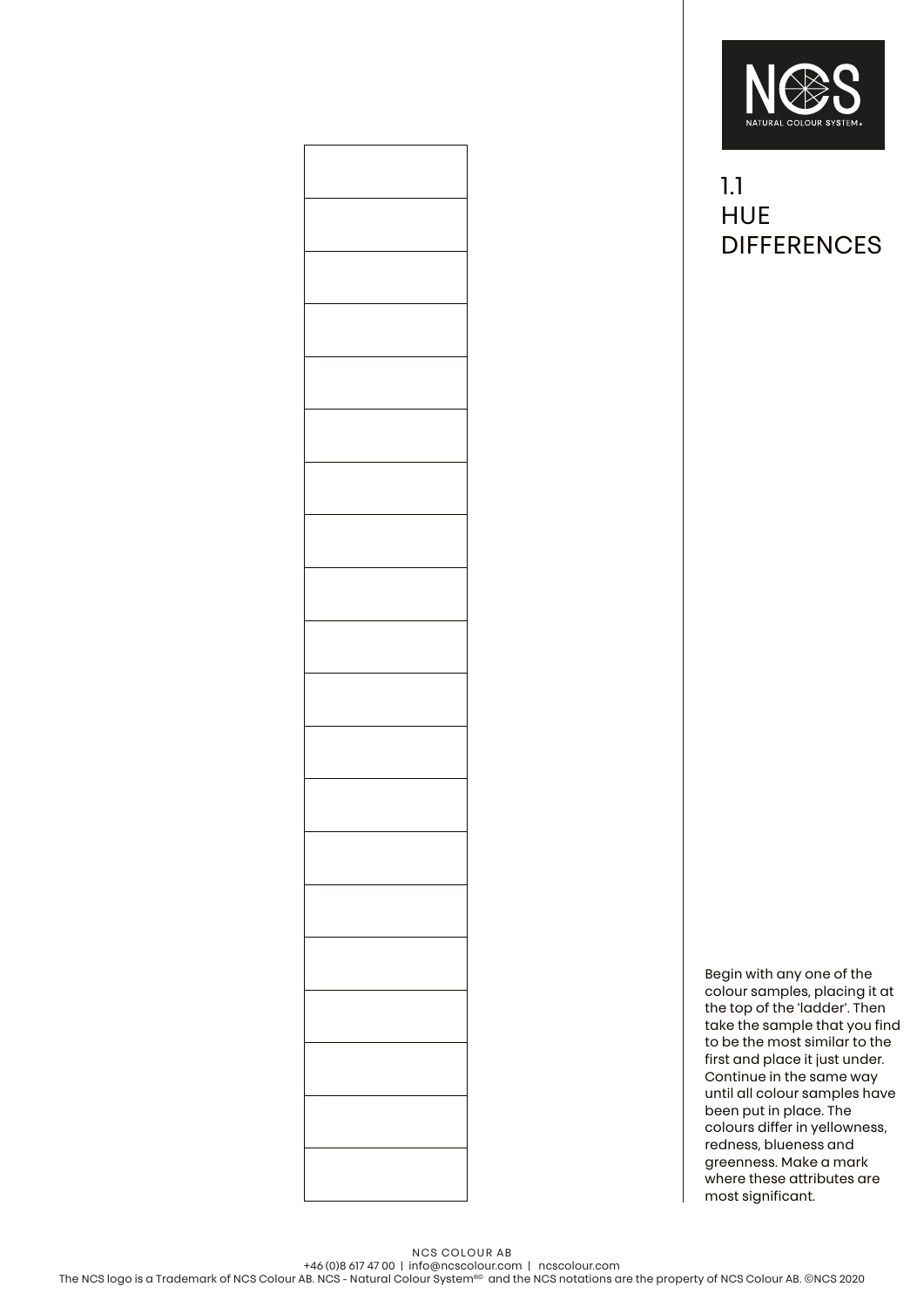

## 1.2 **NUANCE DIFFERENCES**

Begin with any one of the colour samples, placing it at the top of the 'ladder'. Then take the sample that you find to be the most similar to the first and place it just under. Continue in the same way until all colour samples have been put in place. The colours differ in whiteness, blackness and redness or greenness. Make a mark where these attributes are most significant.